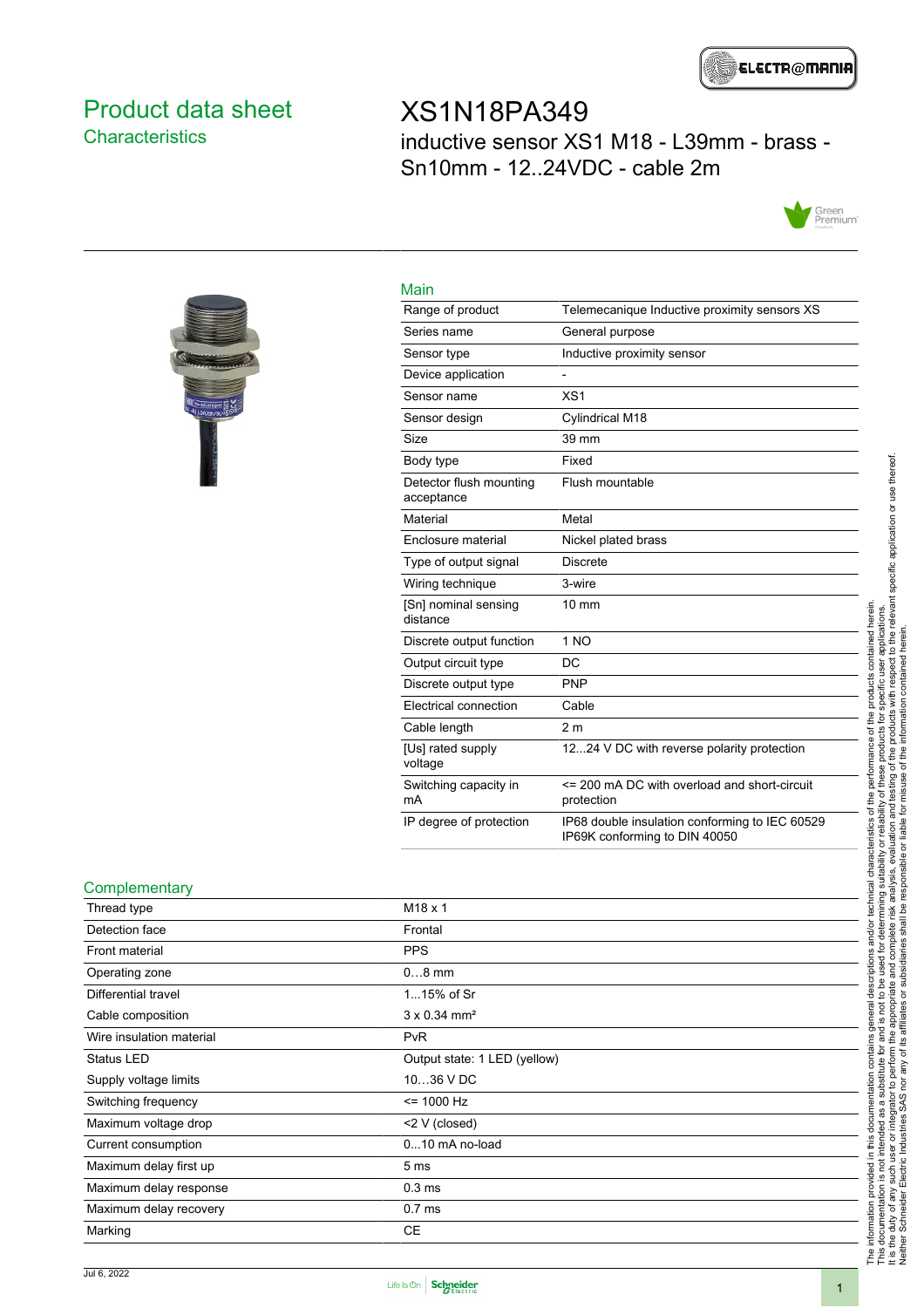| Threaded length                                                                                                                                                                                                                                                                                                                                                                                                                                                                      | 28 mm    |
|--------------------------------------------------------------------------------------------------------------------------------------------------------------------------------------------------------------------------------------------------------------------------------------------------------------------------------------------------------------------------------------------------------------------------------------------------------------------------------------|----------|
| Height<br>$\frac{1}{2} \left( \frac{1}{2} \right) \left( \frac{1}{2} \right) \left( \frac{1}{2} \right) \left( \frac{1}{2} \right) \left( \frac{1}{2} \right) \left( \frac{1}{2} \right) \left( \frac{1}{2} \right) \left( \frac{1}{2} \right) \left( \frac{1}{2} \right) \left( \frac{1}{2} \right) \left( \frac{1}{2} \right) \left( \frac{1}{2} \right) \left( \frac{1}{2} \right) \left( \frac{1}{2} \right) \left( \frac{1}{2} \right) \left( \frac{1}{2} \right) \left( \frac$ | 18 mm    |
| Length<br>the control of the control of the                                                                                                                                                                                                                                                                                                                                                                                                                                          | 39 mm    |
| Net weight                                                                                                                                                                                                                                                                                                                                                                                                                                                                           | $0.1$ kg |

#### Environment

| Product certifications                | UL<br><b>CSA</b>                                                       |
|---------------------------------------|------------------------------------------------------------------------|
| Ambient air temperature for operation | $-2550 °C$                                                             |
| Ambient air temperature for storage   | $-40.85\degree C$                                                      |
| Vibration resistance                  | 25 gn amplitude = $+/-$ 2 mm (f = 1055 Hz) conforming to IEC 60068-2-6 |
| Shock resistance                      | 50 gn for 11 ms conforming to IEC 60068-2-27                           |

### Packing Units

| Unit Type of Package 1       | <b>PCE</b>       |
|------------------------------|------------------|
| Number of Units in Package 1 |                  |
| Package 1 Weight             | 96.0 g           |
| Package 1 Height             | 2 cm             |
| Package 1 width              | $13 \text{ cm}$  |
| Package 1 Length             | 13 cm            |
| Unit Type of Package 2       | S <sub>0</sub> 3 |
| Number of Units in Package 2 | 44               |
| Package 2 Weight             | 4.703 kg         |
| Package 2 Height             | 30 cm            |
| Package 2 width              | 30 cm            |
| Package 2 Length             | 40 cm            |

### Offer Sustainability

| Sustainable offer status        | Green Premium product                                                                    |
|---------------------------------|------------------------------------------------------------------------------------------|
| <b>REACh Regulation</b>         | REACh Declaration                                                                        |
| <b>EU RoHS Directive</b>        | Pro-active compliance (Product out of EU RoHS legal scope) EU RoHS<br><b>Declaration</b> |
| Mercury free                    | Yes                                                                                      |
| RoHS exemption information      | dor <sub>Yes</sub>                                                                       |
| <b>Environmental Disclosure</b> | Product Environmental Profile                                                            |
| <b>Circularity Profile</b>      | End Of Life Information                                                                  |
|                                 |                                                                                          |

#### Contractual warranty Warranty 18 months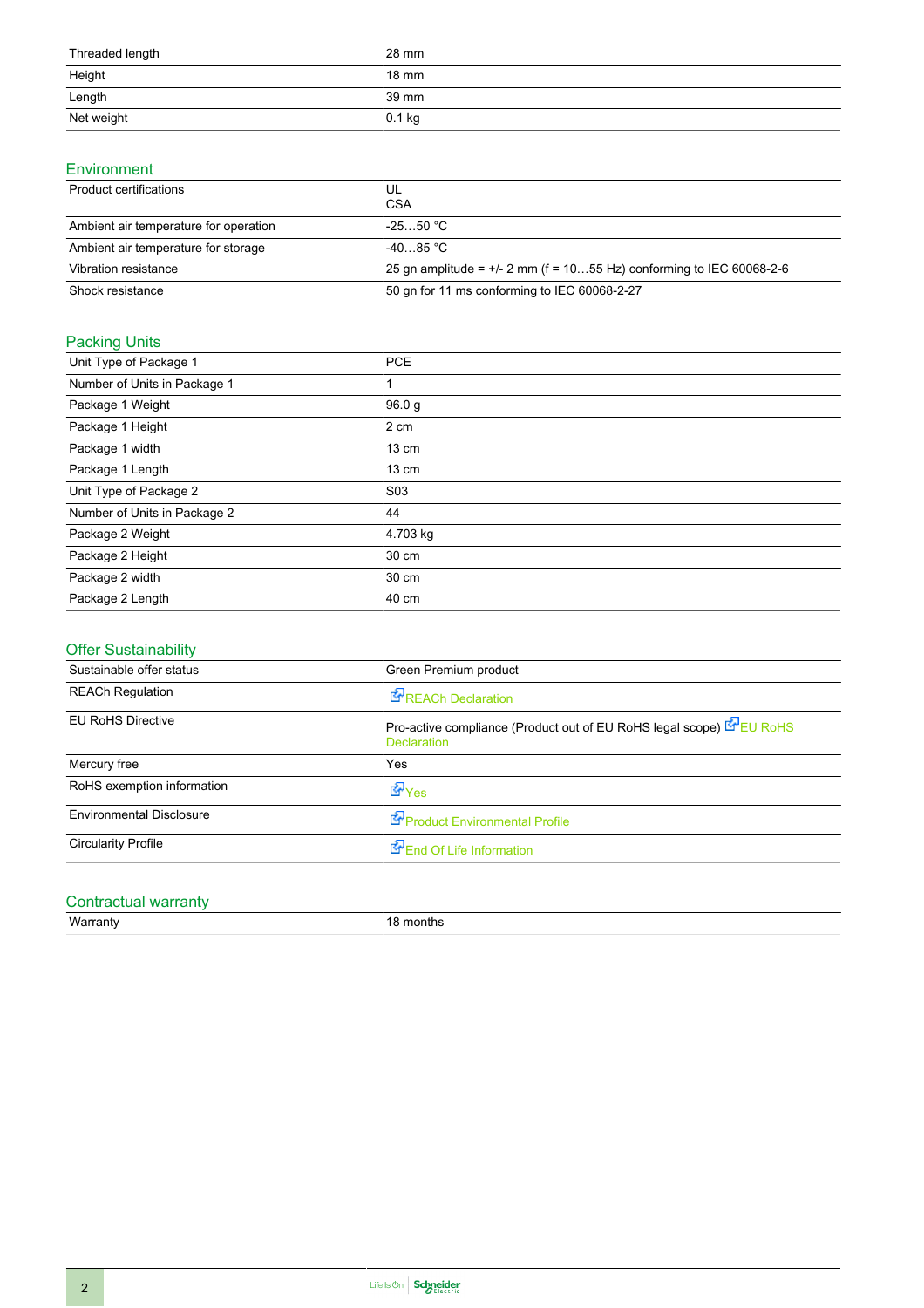Product data sheet Dimensions Drawings

# XS1N18PA349

Dimensions

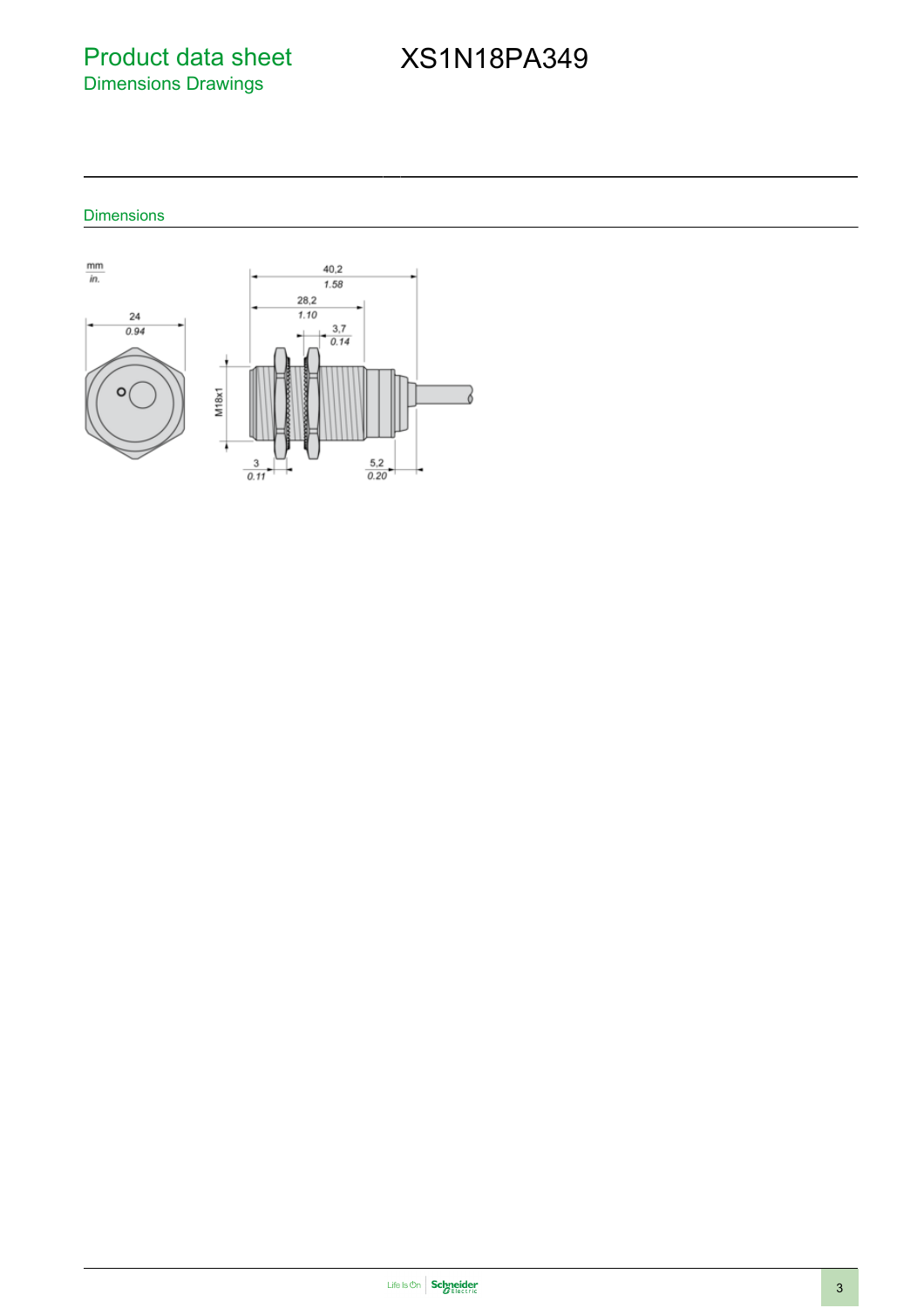## XS1N18PA349

#### Minimum Mounting Distances

Side by side



e (1) ≥ 20 mm/0.79 in. Face to face



e (2) ≥ 96 mm/3.78 in. Facing a metal object



e (3) ≥ 30 mm/1.18 in. Mounted in a metal support



d ≥ 28 mm/1.10 in. h ≥ 3.6 mm/0.14 in.

#### **Mounting**



(1) Bending cable: 4 x external cable diameter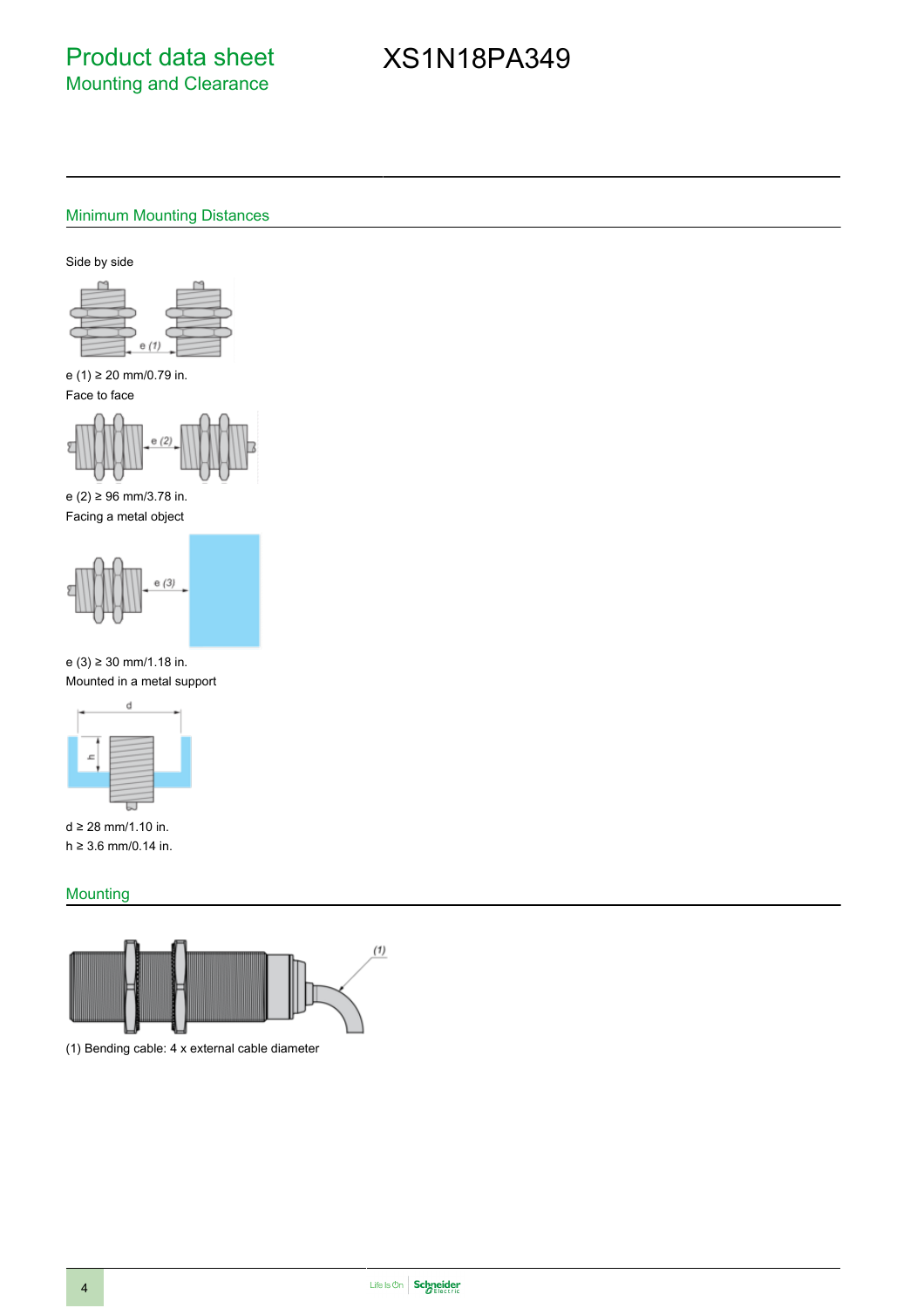Product data sheet Connections and Schema

# XS1N18PA349

### Wiring Schemes



BK : Black